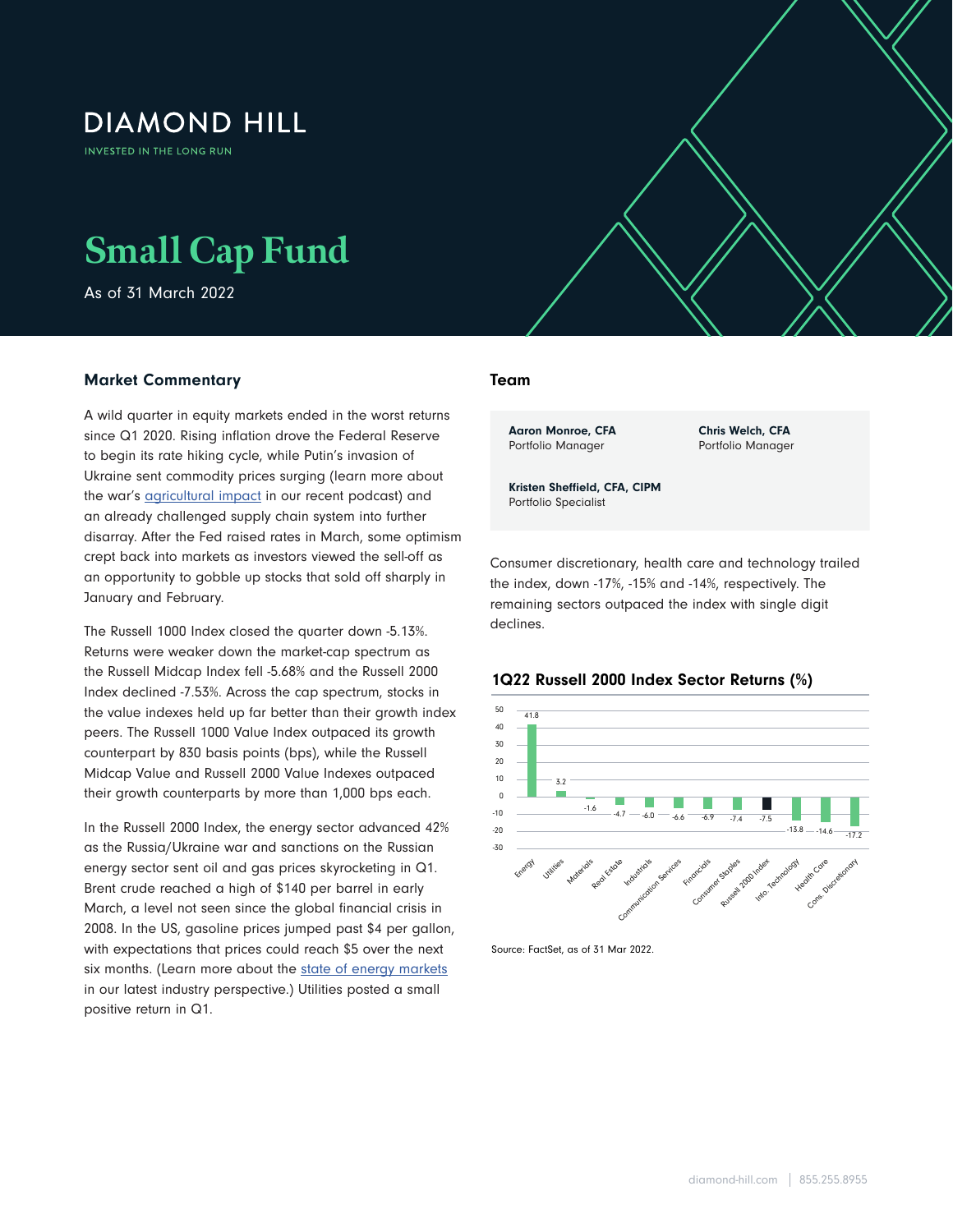#### Performance Discussion

Amid a rocky market environment, our portfolio's negative returns still outpaced the Russell 2000 Index by a healthy margin in Q1. Relative performance was aided by strength among our consumer staples holdings — in aggregate, their positive returns outpaced the market. We were further aided by our above-benchmark exposure. Our health care holdings buoyed results, as did our underweight exposure to technology, which took a beating in the first half of the quarter. Our energy holdings, though positive, trailed index peers, weighing on results, and our below-benchmark exposure was an additional headwind. Our consumer discretionary holdings were another source of relative weakness as economic uncertainty reemerged tied to higher inflation expectations.

On an individual holdings' basis, top contributors to return in Q1 included Cal-Maine Foods, Rimini Street and South Jersey Industries. Fresh egg producer Cal-Maine benefited from its significant advanced investment in cage-free facilities as some states have begun their transition to providing only cage-free eggs, most namely California. Additionally, a number of competitors contended with bird flu outbreaks in their facilities, driving up egg prices and shining a light on the quality of Cal-Maine's production capabilities.

IT services provider Rimini Street — a new holding in Q1 — reported solid fundamentals and is making progress on rectifying recent challenges with its US sales organization. The company remains profitable and is generating solid cash levels contributing to net cash on its balance sheet. What's more, the elimination of preferred stock in 2021 demonstrates a management team that's aligned with common shareholders.

Natural gas utility South Jersey Industries received a boost when it accepted an offer from a privately held infrastructure fund to purchase the company at a 53% premium to its prior close. The price offered was consistent with our own long-term view of the company.

Other top contributors included oil and gas exploration and production company Civitas Resources and copper miner Taseko Mines. Both saw shares rise as commodities prices in general spiked on supply concerns related to Russia's invasion of Ukraine.

Bottom contributors in Q1 included Green Brick Partners, PROG Holdings and Vail Resorts. Homebuilder Green Brick, along with other housing companies, was pressured in Q1 primarily on concerns that rising mortgage rates will dampen new home demand. We recognize the challenges presented by a rising interest rate environment in the near term. Longer term, the secular outlook on housing construction is positive, as there remains a material shortage of housing stock in the US. We believe Green Brick remains one of the best positioned small-cap housing companies, with attractive real estate, a strong balance sheet and a solid, shareholder-aligned management team that has been a wise allocator of capital.

Rental and leasing services company PROG Holdings (PRG) saw declining lease-to-own applications in January while PRG's retail partners struggled with retail traffic and store staffing due to the omicron variant. Further, visibility into the lease-to-own consumer is cloudy in the near-term, as the industry starts lapping the prior year's stimulus benefits. In our view, results should improve as the retail environment continues opening up. Because PRG offers flexible leasepurchase solutions to help more credit-challenged customers toward product ownership, a recessionary environment could highlight the strength of PRG's business model. We continue to be attracted to PRG's relatively high-quality cash generation and its asset-light business model. There are also opportunities for the company to grow its relatively sticky retail partner base and expand into e-commerce and direct-to-consumer channels.

Despite record pass sales, Vail Resorts had a difficult 2021-2022 ski season which is being reflected in share prices. Early season lack of snow led to difficulty opening terrain. Problems were compounded by challenges hiring seasonal labor meeting an abundance of skier demand. Disappointment in the consumer experience was well publicized on social media. Management has addressed these issues with a significant investment in personnel.

Other detractors in Q1 included Live Oak Bancshares and Red Rock Resorts. Regional bank Live Oak's fundamentals remain strong, though shares sold off in sympathy with other bank names. Following a strong finish to 2021, Las Vegas locals' casino operator Red Rock Resorts pulled backed on omicron concerns as well as inflationary risks related to the company's Durango development.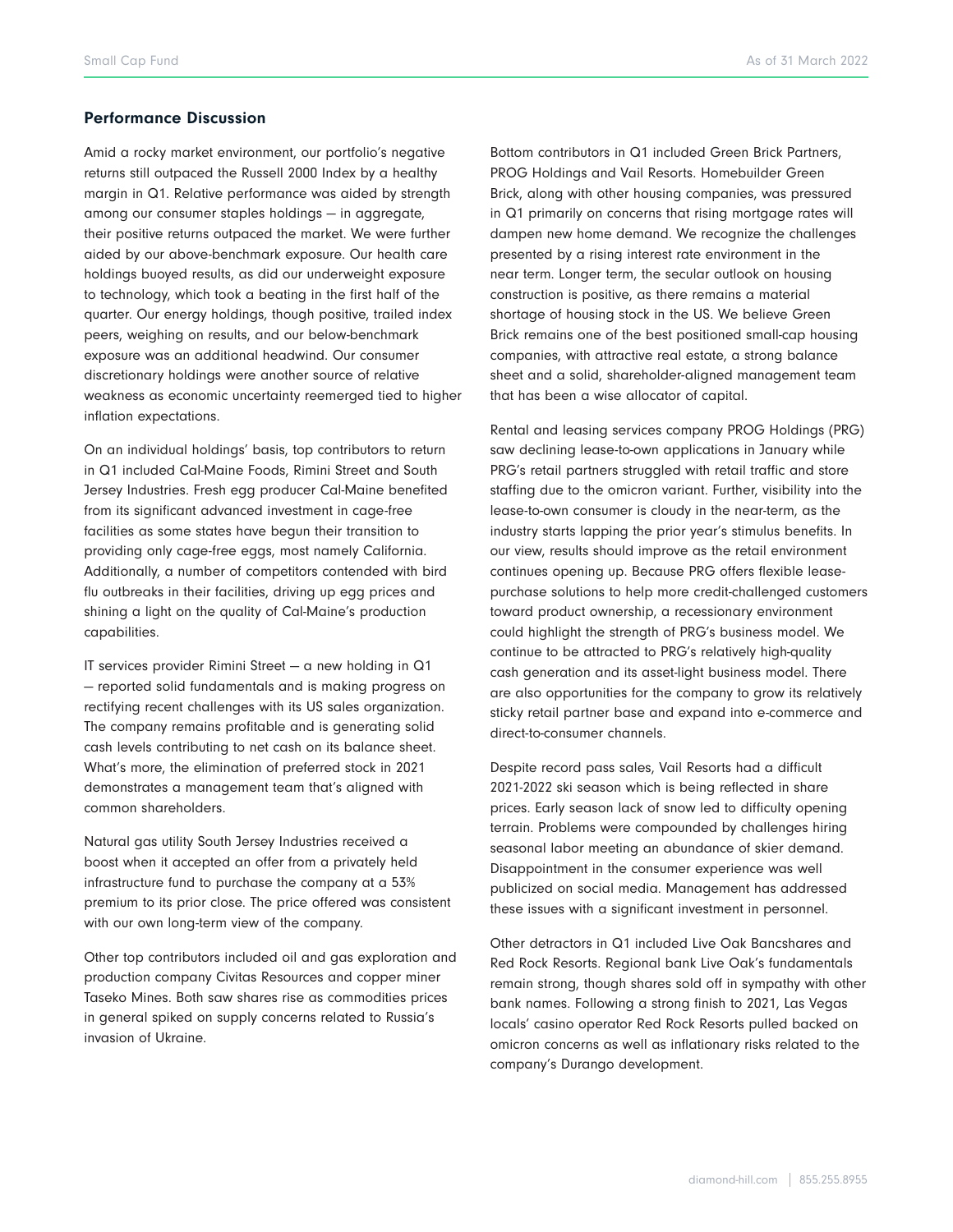### Portfolio Activity

As mentioned, we initiated a holding in Rimini Street in Q1, an IT services provider focusing on enterprise support and maintenance primarily for Oracle and SAP products. Recent challenges with its US sales organization temporarily obscured its revenue growth profile, giving us an opportunity to purchase shares at what we believe is an attractive discount to our estimate of intrinsic value.

Webster Financial Corporation is also a new name in the portfolio, having completed its merger of our prior holding Sterling Bank. The combination means that Webster's large health care savings (HSA) account platform, which is a good source of low-cost deposits, will be paired with Sterling's organic loan generation engine.

We exited Coterra Energy, taking advantage of higher share prices in response to the run-up in commodities to reallocate to other opportunities. We exited regional bank Glacier Bancorp in favor of higher conviction names. We sold pumping equipment manufacturer SPX Flow in advance of its acquisition by Lone Star as shares were trading above the takeout price. Broadridge Financial Solutions and specialty food producer Flowers Foods were sold as they approached our estimates of intrinsic value.

#### Market Outlook

After a strong rebound in 2021, global GDP growth is expected to moderate in 2022, with the potential for additional pressure from lingering supply chain disruptions, higher oil prices and other impacts from Russia's invasion of Ukraine. Despite these headwinds, corporate earnings are expected to continue making new highs in 2022.

The sharp economic rebound in the US, along with unprecedented fiscal and monetary stimulus, an uptick in wage growth and instances of supply/demand tightness, has resulted in elevated inflation levels. The Federal Reserve has started to raise interest rates and end quantitative easing but may need to be more aggressive if inflation persists at elevated levels, which could be a headwind for equity markets.

Russia's invasion of Ukraine has the potential to disrupt the flow of exports from these countries, which may impact global supplies and prices for a wide variety of end markets. The potential impact to individual businesses varies, and we are monitoring these risks closely.

While the year-to-date pullback in equity markets has created some investment opportunities, broad market valuations remain above historical averages. From current levels, equity market returns over the next five years are likely to be below historical averages.

Our primary focus is always on achieving value-added results for our existing clients, and we believe we can achieve better-than-market returns over the next five years through active portfolio management.